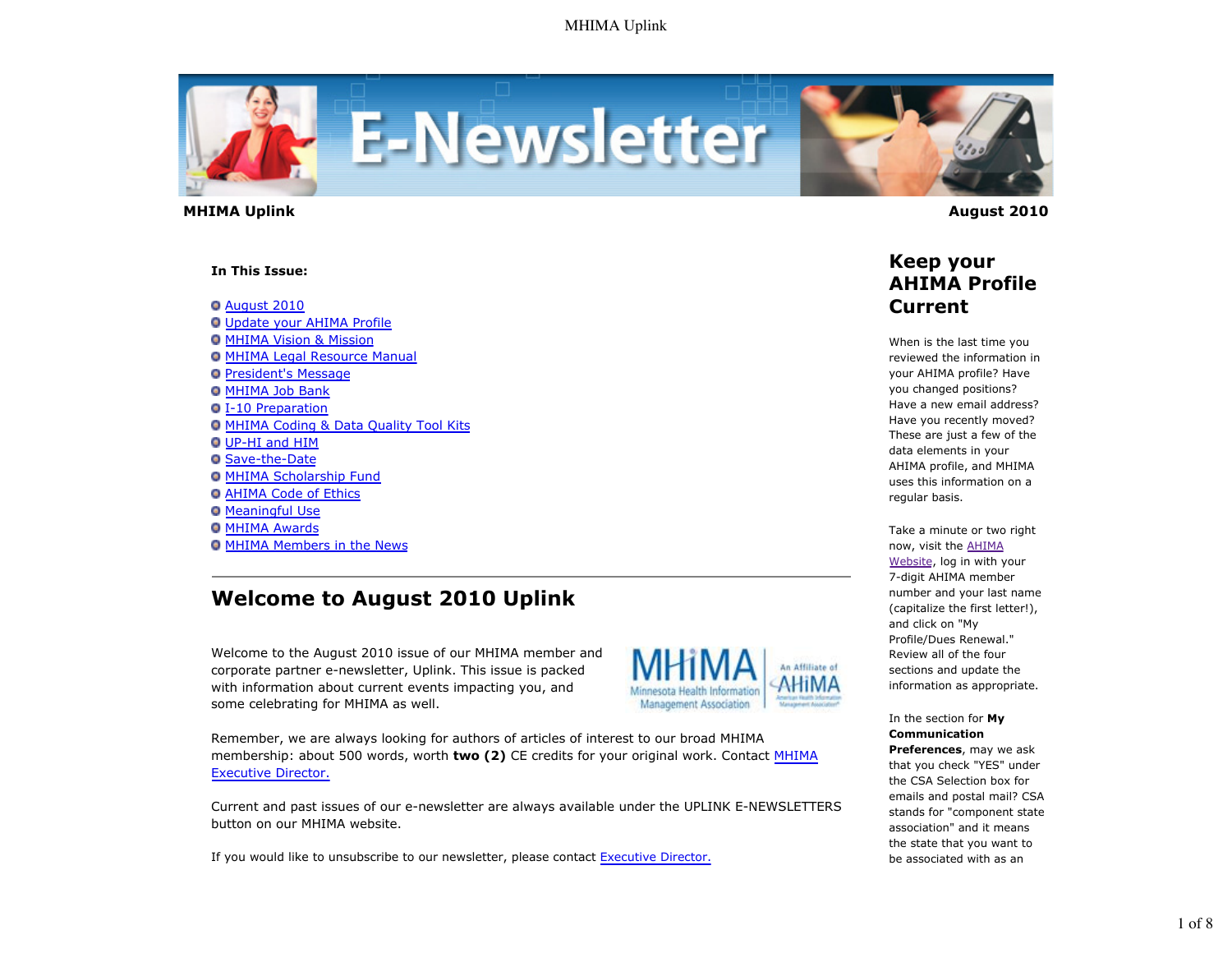# **MHIMA Vision & Mission**

**Vision:** The Minnesota Health Information Management Association, together with AHIMA, will set the standard and be the recognized leader in health information management practices, technology, education, research, and advocacy.

**Mission:** MHIMA is committed to the professional development of its members through education, networking, and life-long learning. These commitments promote high quality health information and benefit the public, health care providers, and other clinical data users.

## **President's Message**



Welcome, everyone, to August! The "Dog Days" of summer are truly here early this year. This past month has been a very busy one for the leaders of MHIMA. Our committees are starting to meet, the Delegates attended Team Talks and Leadership Conference in Chicago, and we held our annual Strategic Planning meeting this past month.

Sue Jensen, RHIT

In Chicago, the theme for the meetings was "Real Leadership in a Time of Real Change" and change is occurring quickly in the HIM profession. Friday's time was spent discussing the designing of AHIMA as a world class association and how this could be accomplished, in addition to discussing updates within the industry,

and how we, as HIM professionals, are leading the way regarding ICD-10, Regional Extension Centers, and Workforce Development. Later that afternoon, we had a speaker whose topic was "The Speed of Trust." He shared with us insights regarding trusting others and what can occur when we do not trust others.

As discussed in last month's newsletter, MHIMA received three Core Achievement awards from AHIMA. The Delegates received these awards and Gina and I had the privilege of giving presentations regarding the first-place awards and the work involved in the process. We had a great time and received many compliments from other state associations and AHIMA for these accomplishments. In fact, our white paper regarding "Retrieval Fees and Copy Costs" is posted on AHIMA's Advocacy web page for all to share.

During the Leadership Conference, the Delegates all attended a variety of workshops that taught us how to be effective leaders for Minnesota and also gave us the opportunity to network with other states to see what "fresh and new" ideas are being tried to keep our members active and involved. One of things we learned that South Dakota uses a "menu" layout to describe different opportunities for volunteering. They use appetizers, side dishes, main courses, desserts, etc. to describe the different positions.

AHIMA member. MHIMA uses email and occasionally land mail as our primary means of communication, and if you check "NO" in the email or postal mail boxes, you won't receive either type of communication from us. Thank you!

### **MHIMA Legal Resource Manual**





for purchase! This Manual is a complete update of the 2007 version and includes the laws and rules that address the majority of issues that may arise with respect to health information practice. There are many new updates in every chapter. As one member states, "This is truly a valuable resource for anyone that works with health care." It's a compilation of best practices and experience of HIM professionals and the facilities they represent in Minnesota, and it's had extensive legal review.

**There will not be another update to the Legal Manual until 2011.**

All HIM Departments should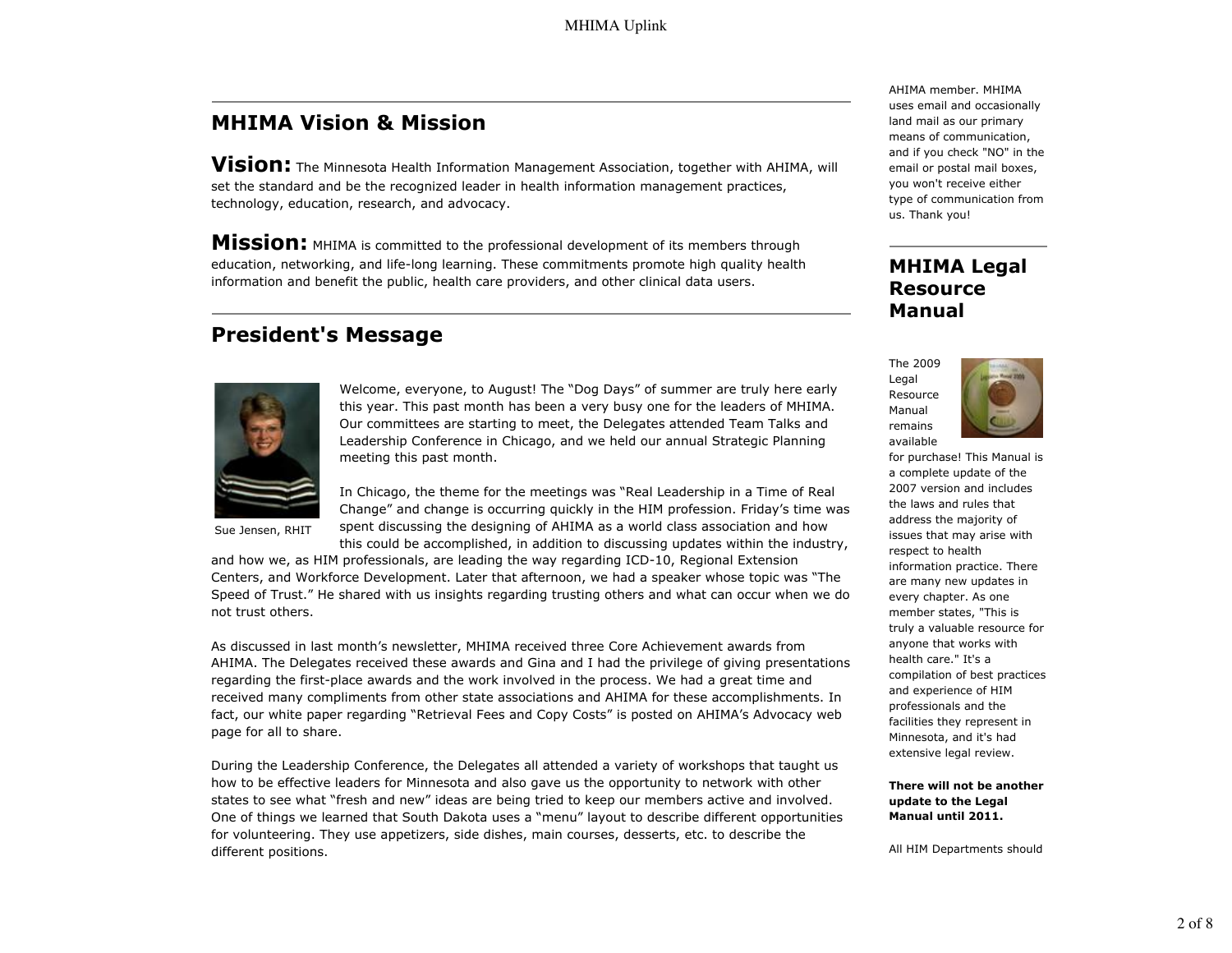We did have a little free time in Chicago and down the street from our hotel, *Transformers 3* was being filmed. We didn't see anyone famous (not due to lack of trying) but we did get some fun pictures and saw one large explosion.

Then, on July 30th, the annual Strategic Planning meeting was held at Allina Commons. For all those that attended, a big "THANK YOU." We had a wonderful turnout and everyone participated in a variety of areas. I would like to say "Thank You" to the KFA leaders: Steph Luthi-Terry, Lisa Kampa, Gina Sanvik, and Cathy French for their knowledge, passion, and wisdom to help guide MHIMA with our strategic goals.

Our next Board meeting is scheduled for September 17th at Allina and then one week after that, the Delegates will be heading for the AHIMA National Convention in Orlando, FL.

Finally, several of the Regions will be holding meetings just after the National Convention. Please watch for this information on our website and the Minnesota CoP, and attend if you can. If you are unsure what Region you are in, there is a map located on the MHIMA website. Feel free to attend any Regional meeting! We look forward to seeing you there. In addition, if you are interested in volunteering at the state level, watch for information in our September Uplink about our 2010-11 projects. You can sign up for any of the project teams for 2010-11 or our Speakers Bureau. Just send an e-mail to Myrna and she will see that you get signed up. A lot will get done if we all help a little!!



MHIMA Team with Mark Dietz, AHIMA Board Member and Alan Dowling, AHIMA CEO at Summer TT

### **Getting Ready for I-10** Gina Sanvik, RHIA

#### CMS Proposal for Getting Ready for ICD-10 with a ICD-9 and ICD-10 Code Freeze

Regarding the freeze on updates for the code sets, CMS and the Centers for Disease Control and Prevention (CDC) are proposing that the last major update for ICD-9-CM, ICD-10-CM and ICD-10- PCS codes will be the code changes in October 1, 2011.

Effective with code changes October 1, 2012, only a limited amount of changes will be permitted for

have this Manual in their office for ready reference. It's available on CD only and can be purchased from the MHIMA Store button on the MHIMA website.

### **MHIMA Job Bank**

Are you seeking a job? Are you an employer looking for a potential employee? Is your facility looking for someone with a skill set of MHIMA members? Be sure to check out the MHIMA Job Bank Network on our website, which continues to be very popular and new positions are being posted on a regular basis. Here, you'll find information about registering as a "Job Seeker" or as an "Employer". New positions are posted frequently, so check us out often!

**Job Seekers:** There is no fee to register.

**Employers:** Job posting fees are very reasonable and reach all of our MHIMA membership. E-blasts of job announcements are also available for purchase.

Click Here to visit the MHIMA Job Bank.

**MHIMA Coding &**

**Data Quality**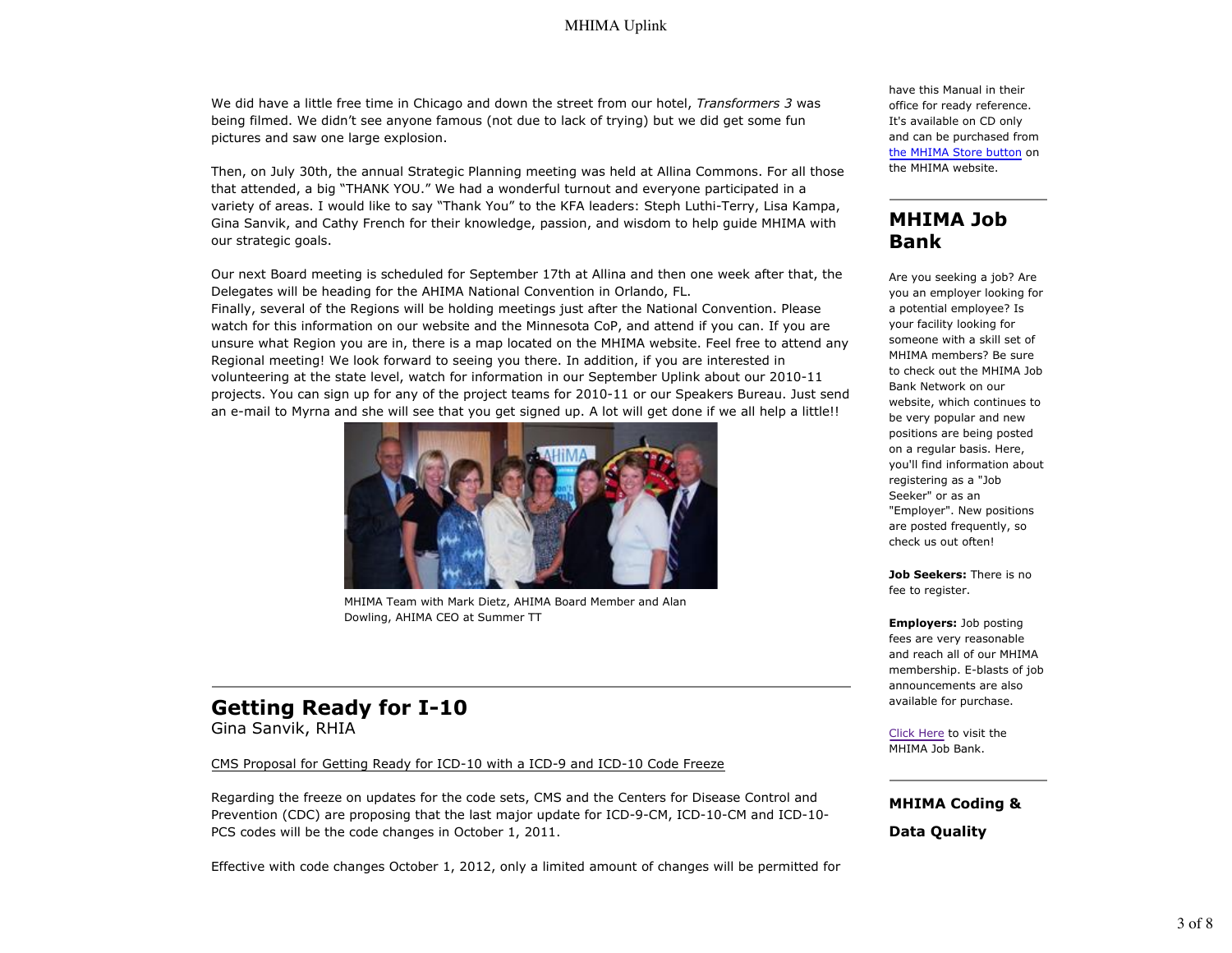### MHIMA Uplink

new disease or new technology for ICD-9-CM, ICD-10-CM and ICD-10-PCS. For the October 1, 2013 annual updates, there also will only be a limited amount of code changes permitted for ICD-10-CM and ICD-10-PCS. The mid-year April 1st possibilities for new codes will still be in effect throughout these years and beyond.

The October 1, 2014 annual update will be the first regular updates for ICD-10-CM and ICD-10-PCS.

There will be further discussion at the next Coordination and Maintenance Committee meeting in September 2010.

#### Looking for ICD-10 Implementation Tools?

MHIMA is planning a number of I-10 continuing education opportunities in the coming months, including a webinar series, coding roundtables, and at our annual meeting in April, 2011. Watch for the announcements.

AHIMA also has a wealth of resources for members on its web site.

## **The University Partnership for Health Informatics (UP-HI)**

Kathy LaTour, MA, RHIA, FAHIMA

#### **UP-HI Program Provides Scholarships for HIM and Health Informatics Students**

With the rise of adoption and meaningful use of electronic health records and other health information technology (HIT), the State of Minnesota has positioned itself to achieve the goals of secure, electronic statewide exchange of health information. A

key component of Minnesota's success lies with the training of university graduates in vital, highlyspecialized HIT roles. For this reason, the University of Minnesota (UMN Twin Cities and Crookston campuses) and The College of St. Scholastica (CSS) have formed The University Partnership for Health Informatics (UP-HI). This private-public university partnership builds on the strengths of existing HIT programs to infuse qualified graduates into the nation's workforce. The UMN Institute for Health Informatics (IHI) is the lead entity for the partnership. UP-HI is funded by the Office of the National Coordinator (ONC) for HIT as part of the HITECH Act.

UP-HI builds on existing health information technology (HIT) certificates and degrees. The goals and objectives of this partnership are to:

1) rapidly train both Type I (1 year masters and certificate) and Type II (2 year masters) students to serve in all six HIT professional roles identified by the Office of the National Coordinator for HIT requiring university-level training, including:

Clinical/Public Health Leaders

#### **Roundtable Tool**

#### **Kits**

The MHIMA Coding & Data Quality Committee's newest PowerPoint presentation, including case study questions, is **"Neoplasms - Carcinoid Tumor"** There is an accompanying case study answer presentation. This is one of several "tool kits" developed for use by MHIMA members to support coding education and discussion in your facilities and at your regional meetings.

Is there a tool kit topic that needs to be developed? Let your needs be known. Contact Angela Jackson or Jessica Peterson.

The general "Do It Yourself" PowerPoint tool kit gives you the guidelines to set up a coding roundtable.

Additional tool kits on specific topics that have been developed and are available include Interventional Radiology, E&M, Heart Failure, updated Present on Admission (POA) and Aftercare vs Follow Up.

All are available on the Coding and Data Quality

button on the MHIMA website. Watch for additional toolkits as they are developed!

And a reminder about your general coding questions: You are encouraged to use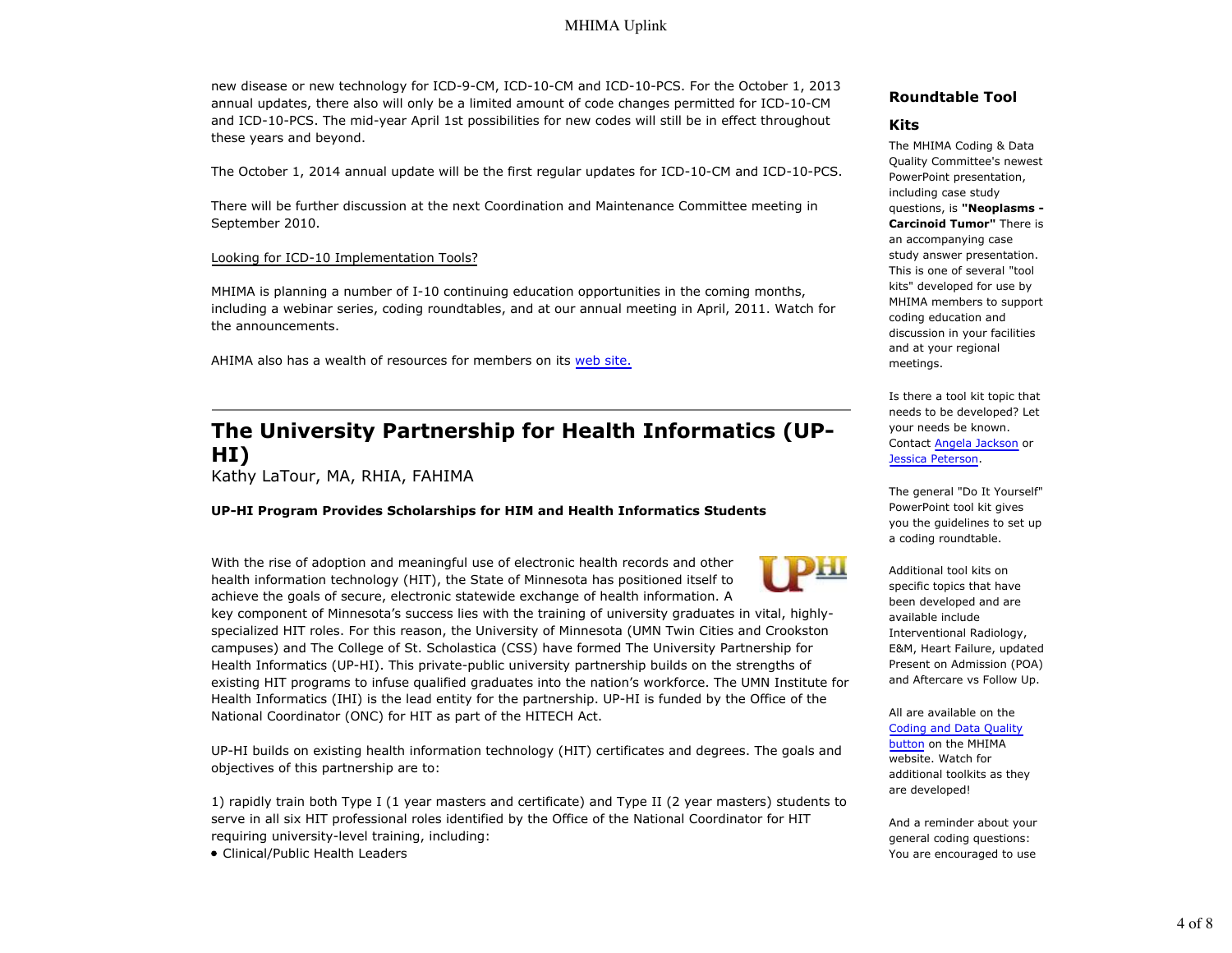- Health Information Management/Exchange Specialists
- Health Information Privacy/Security Specialists
- Research and Development Specialists
- Programmers/Software Engineers and
- Health Information Technology Sub-Specialists; and

2) enhance existing HIT certificates and degrees with unique features such as shared web portal; improved alignment of course content; enhanced online delivery of courses, and training/mentoring through work immersion.

UP-HI embodies several unique features:

- It is the first cross-institutional, private-public consortium that is focused exclusively on the preparation of university graduates for HIT roles;
- The consortium institutions represent mature and highly regarded university undergraduate, graduate, and certificate health informatics programs;
- It embodies a wide geographic distribution of programs;
- Its regional impact is complemented by the existing national admissions from its online programs.

Students are currently being accepted for funding through the UP-HI program. Funding includes tuition stipends for Type I students to a maximum of \$10,000 and tuition and fee stipends for Type II students to a maximum of \$30,000. At present, The College of St. Scholastica has filled all MS in HIM slots but has openings in the Graduate Certificate program in Health Information Management & Exchange and all courses in the certificate can be transferred into the full master's degree. UMN has open slots in several of its UP-HI funded programs. Information is available at the UP-HI website.

Interested students must first apply to the academic program of their choice and, upon acceptance, will be given access to apply for the UP-HI Scholars Program scholarships.

## **MHIMA Scholarship Fund Moves to AHIMA Foundation**

Want to support our HIM students in their professional education? Want to obtain a **tax-deductible contribution** for your financial support? You can now do both! The MHIMA Board of Directors has approved an agreement with the AHIMA Foundation to move our Scholarship Fund



dollars to a designated fund within the AHIMA Foundation. This fund will be known as the **MN Student Merit Scholarships**, and beginning immediately, all contributions to the AHIMA Foundation that are specifically designated to the MN Student Merit Scholarships will be added to our scholarship fund. Unlike MHIMA, the AHIMA Foundation is a 501(c)(3) charitable organization; thus, all contributions made to the AHIMA Foundation are considered tax-deductible.

AHIMA's Coding CoPs for coding related questions. There is a general coding CoP community for coders as well as several for specific coding areas. These CoPs are a great resource for submitting coding questions and participating in the discussion threads surrounding the questions of others. To participate in these CoPs, Click Here.

### **Save-the-Date for the 2011 MHIMA Annual Meeting**

Put the dates of April 27-29, 2011 on your calendar now and plan to join hundreds of your fellow MHIMA members at our 2011 Annual Meeting at the Treasure Island hotel and conference center in Red Wing, Minnesota. Your 2011 Annual Meeting planning team is already at work, developing a program that you won't want to miss. We are in a time of incredible and perhaps even unprecedented change in health care. Save the date!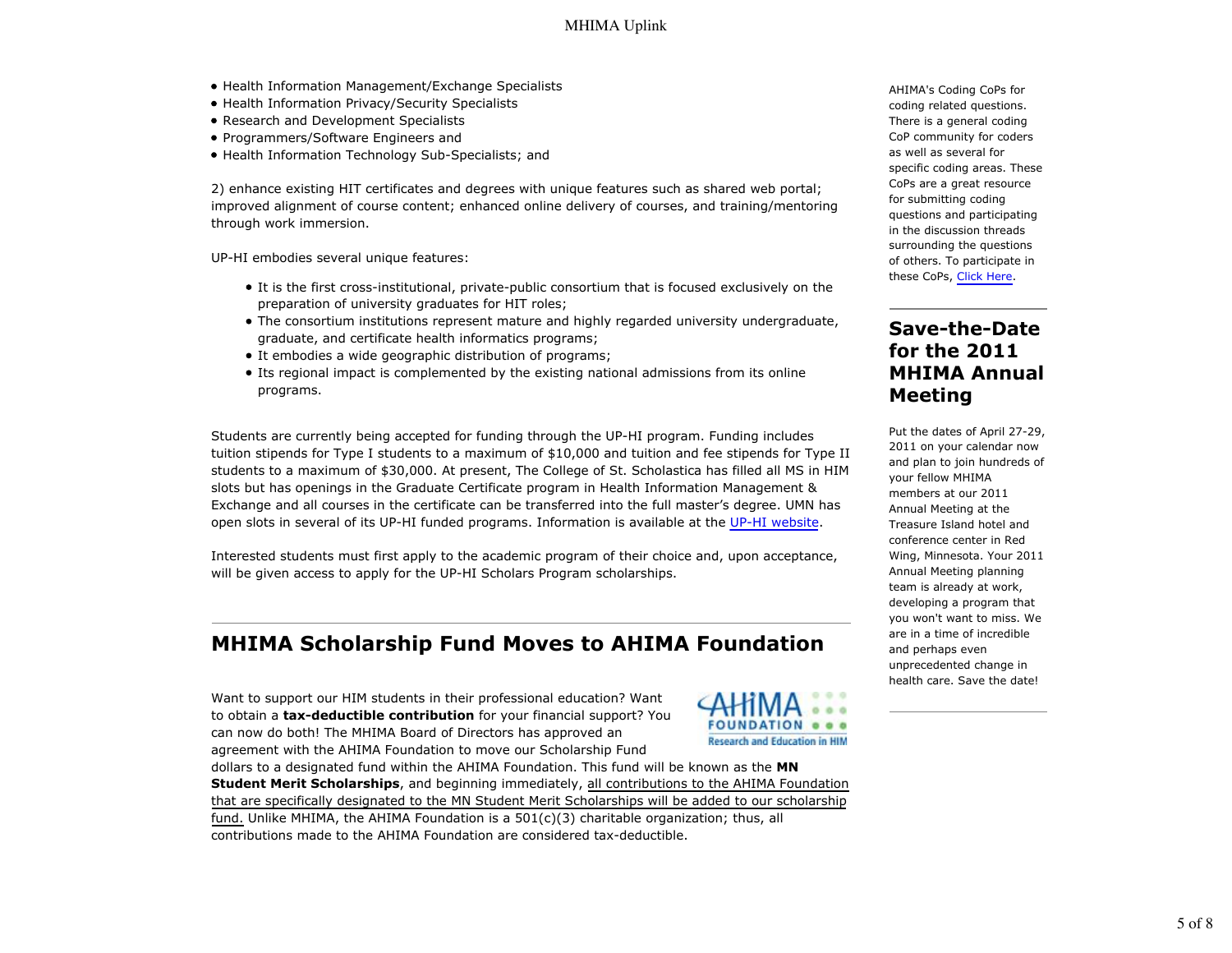Through this new agreement, the AHIMA Foundation will administer our designated fund dollars on behalf of MHIMA. MHIMA will continue to determine the MHIMA scholarship selection criteria, solicit and review the applications, and determine the scholarship winners. The AHIMA Foundation will issue the scholarship award checks from our MN Student Merit Scholarships fund held at the Foundation.

MHIMA is very excited to offer this opportunity to everyone who is supportive of our MHIMA Scholarship program. For more information on how to make a contribution, contact Myrna Wells-Ulland,

# **AHIMA Code of Ethics**

### **Professional Ethics Guide, Ethical Coding, Ethical Standards for CDI**

The AHIMA Code of Ethics is intended to serve as a professional ethics guide for its members and credentialed professionals who are not members. To view the complete Code of Ethics, Click Here.

The AHIMA Standards of Ethical Coding are relevant to all coding professionals and those managing the coding function, regardless of the healthcare setting or AHIMA membership status. These standards are intended to

- guide coding professionals and managers in decision-making
- outline expectations for making ethical decisions in the workplace

demonstrate coding professionals' commitment to integrity during the coding function, regardless of the healthcare setting or AHIMA membership status. To view these Standards, Click Here.

The AHIMA Ethical Standards for Clinical Documentation Improvement (CDI) are based on AHIMA's Code of Ethics and the Standards for Ethical Coding. The Ethical Standards for CDI are intended to assist in decision-making processes and actions, outline expectations for making ethical decisions in the workplace, and demonstrate the CDI professional's commitment to integrity. They're relevant to all CDI professionals and those who manage CDI function, regardless of healthcare setting or AHIMA membership status. To view these Standards, Click Here.

# **Meaningful Use Resources**

Looking for information and education on Meaningful Use of EHRS? Here are a number of resources:

Key Health Alliance REACH website. Here, you can access free recorded webinars and tools/resources to assist provider organizations in planning for and optimizing use of HIT.

MN Department of Health's e-Health website. Here, you can locate information on the HITECH Act, effective use of EHR systems, standards, privacy and security, and much more. Sign up for the weekly e-health newsletter!

CMS website. They have an education series on Medicare and Medicare EHR Incentive Programs for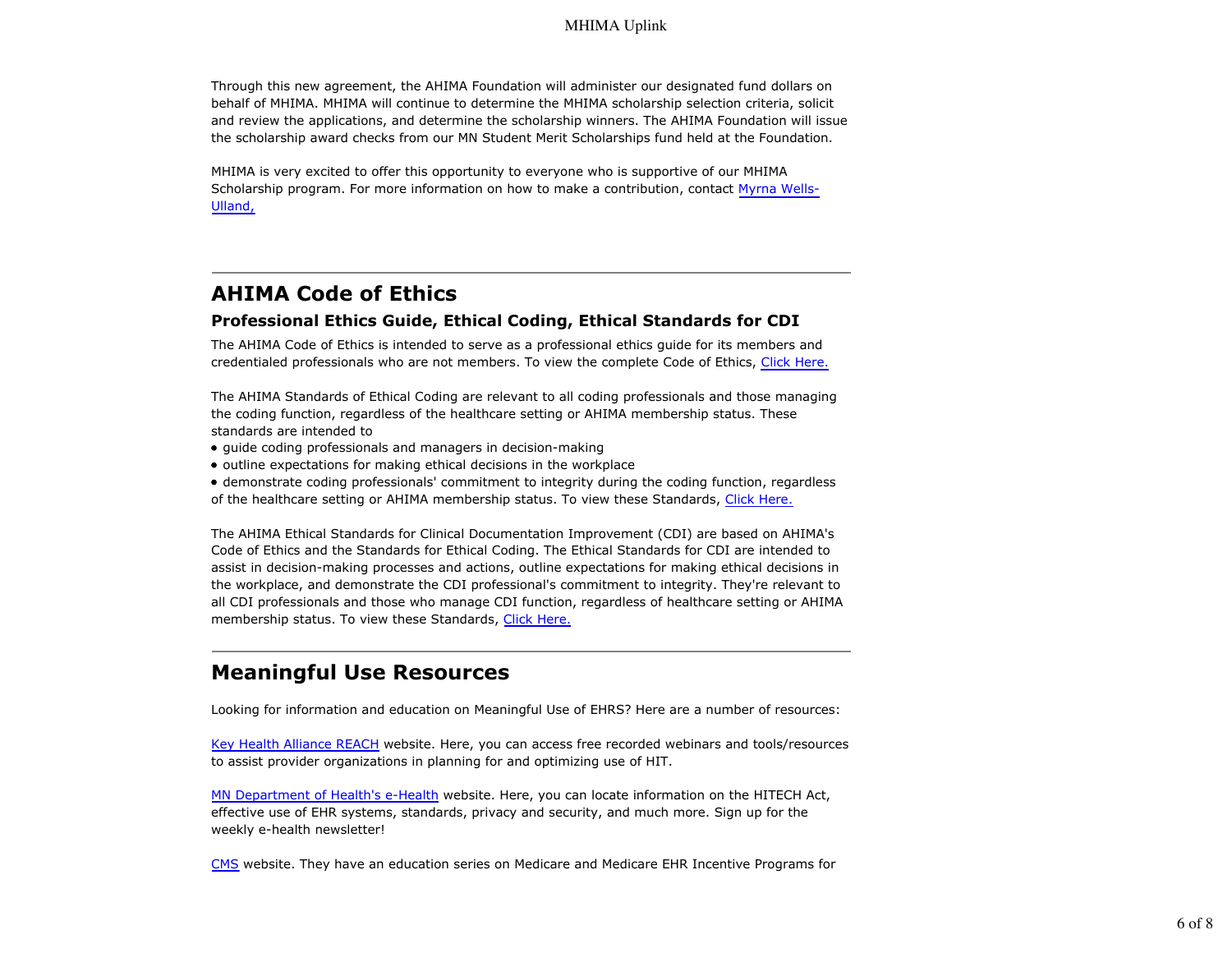### MHIMA Uplink

Individual Practitioners and Hospitals next week: Tuesday, Wednesday and Thursday, 1-2:30 pm CST.

AHIMA website on meaningful use. Lots of information, access to their white paper series, links and resources to help you stay informed and prepared for the implementation of Meaningful Use.

Bookmark these sites so you can visit them often and stay informed!

# **MHIMA Recognized for Core Service Achievements by AHIMA**



Congratulations to everyone involved in helping MHIMA receive the following three awards, which were presented at Summer Team Talks/Leadership Conference in Chicago in July:

**First Place in Legislative and Regulatory Advocacy**. This award recognized the work done by the MHIMA team in collecting information about ROI practices in MN facilities, developing a "white paper," and collaborative lobbying to defeat SF 857, the "Copy Fee Bill," at the legislative committee level. Congratulations and special thanks to Diane Larson from St. Luke's for her leadership in this effort. The ROI survey and the white paper are being shared with all AHIMA leaders.

**First Place in Continuing Education Programs relating to Coding**. This award recognized the work done by the Coding Education Roundtable team in developing and using the Coding Roundtable Tool Kits, providing coding education at our annual meeting, and the ICD-10 webinar. Kudos to all of you!

**Third Place in Continuing Education Programs relating to HIM Practice Topics**. This award recognized the webinar series that MHIMA conducted during this past year on a variety of topics pertinent to HIM practice. These webinars reached out to our entire state and were well attended. Thank you to our presenters, LaVonne Wieland, Lisa Kampa, Sarah Spoon, Gina Sanvik, Jeanne Solberg and Melissa Portz.



Sue, Rita Bowen & Gina

Sue Jensen and Gina Sanvik accepting the awards on behalf of MHIMA.